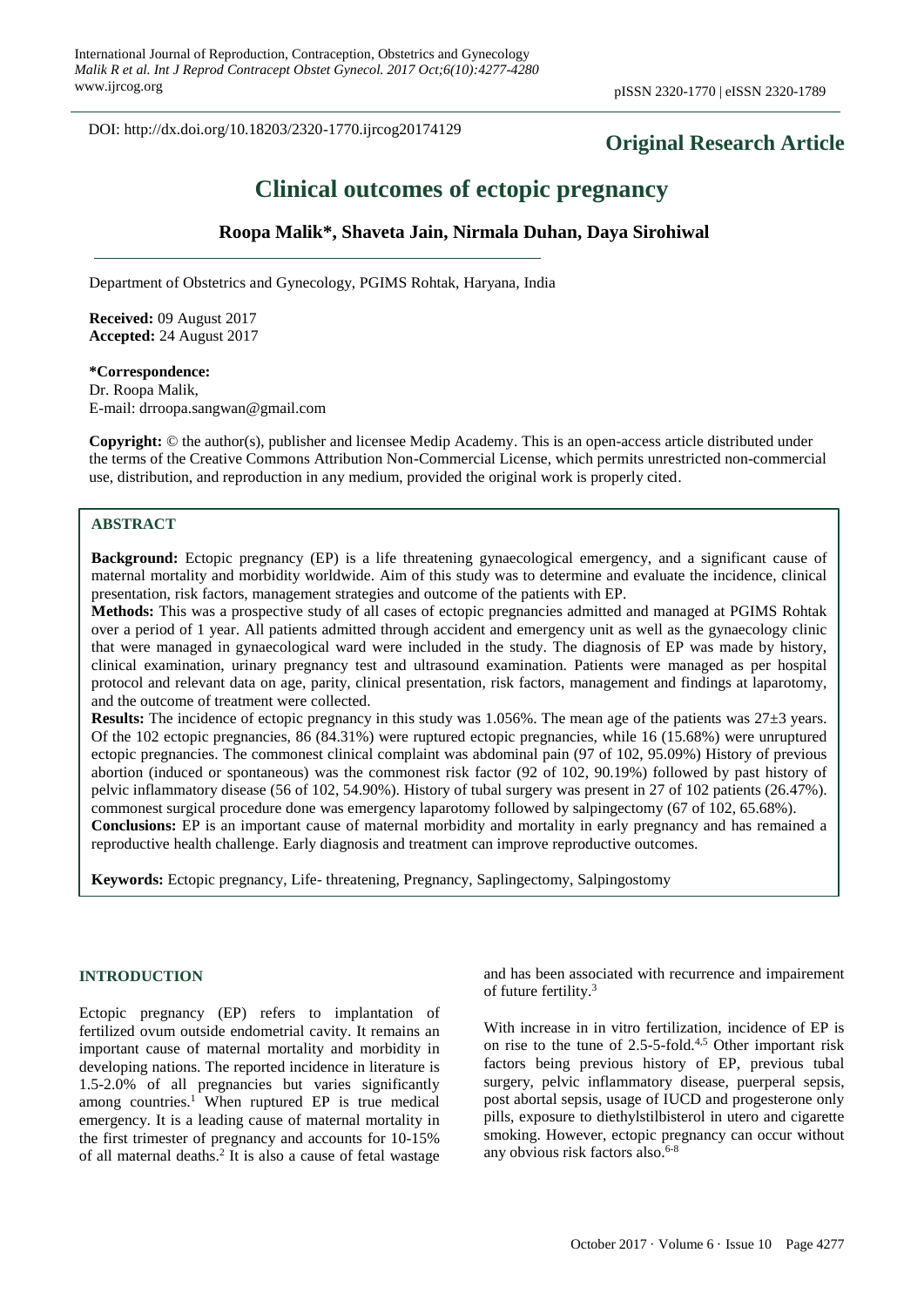Key to proper management of EP needs early diagnosis, resuscitation, timely treatment, and follow-up. Early diagnosis of EP is difficult and needs high index of suspicion by treating physician. Since EP is a major health problem in reproductive age women, the present study was conducted to determine incidence and clinical profile of patients presenting with EP.

## **METHODS**

This was a prospective study of all cases of ectopic pregnancies admitted and managed at PGIMS Rohtak over a period of 1 year. All patients admitted through accident and emergency unit as well as the gynaecology clinic that were managed in gynaecological ward were included in the study.

A thorough history, clinical examination and urinary pregnancy testing was done in all patients suspected of ectopic pregnancy. Culdocentesis was done in suspected cases of ruptured ectopic pregnancy. Transvaginal ultrasound examination was done in stable patients presenting with adenexal mass and biochemical pregnancy to localize gestational sac, size of ectopic mass, presence of cardiac activity and any evidence of free fluid in pouch of douglas. The diagnosis of ectopic pregnancy was made by history, clinical examination, urine pregnancy test, culdocentesis and ultrasound examination. Patients were managed as per hospital protocol and followed till discharge from the hospital. Relevant data on age, parity, clinical presentation, risk factors, management and findings at laparotomy, need for blood transfusion and postoperative complications were collected using data-entry forms designed for this purpose.

Total number of live births during the study period was collected from labour ward record books.

Data were analysed using SPSS version 20.0 and involved descriptive analysis.

## **RESULTS**

Over 1-year period there were 9659 deliveries with 102 cases of ectopic pregnancies. The incidence of ectopic pregnancy in this study was 1.056% (102 of 9,659). The mean age of the patients was 27±3 years. Of the 102 ectopic pregnancies, 86 (84.31%) were ruptured ectopic pregnancies, while 16 (15.68%) were unruptured ectopic pregnancies. Table 1 depicts the demographic profile of patients; the majority of patients were within 20-24 years age group. 16 (15.68%) were nulliparous while only 2 (1.96%) were grand multiparous.

The clinical presentation of patients is shown in Table 2. The commonest clinical complaint was abdominal pain (97 of 102, 95.09%), while amenorrhoea was present in 82 of 102, (80.39%) patients only. Majority of patients who presented with amenorrhoea had gestation ≤8 weeks. Site of EP is depicted in Table 3. Only 2 patients of cornual pregnancy and 2 patients of broad ligament pregnancy presented with period of gestation 10-12 weeks. One patient of rudimentary horn pregnancy presented at 18 weeks of gestation. The commonest site of ectopic gestation was ampullary region of fallopian tube (60 of 102, 58.82%) and the least common site was scar pregnancy and rudimentary horn pregnancy (1 patient each).

#### **Table 1: Demographic characteristic of patients with ectopic pregnancy.**

|                | Number $(n=102)$ | $\frac{0}{0}$ |
|----------------|------------------|---------------|
| Age (years)    |                  |               |
| $<$ 20         | $\mathfrak{D}$   | 1.96          |
| $20 - 24$      | 60               | 58.82         |
| $25 - 29$      | 27               | 26.47         |
| $30 - 34$      | 12               | 11.76         |
| 35-39          | 1                | 0.98          |
| 40 and above   | $\Omega$         | $\theta$      |
| <b>Parity</b>  |                  |               |
| $\theta$       | 16               | 15.68         |
| 1              | 23               | 22.54         |
| $\overline{2}$ | 37               | 36.27         |
| 3              | 16               | 15.68         |
| $\overline{4}$ | 8                | 7.84          |
| 5 and above    | $\overline{c}$   | 1.96          |

#### **Table 2: Clinical presentation of patients with ectopic pregnancy.**

| <b>Presentation</b>       | <b>Number</b> | $\frac{0}{0}$ |
|---------------------------|---------------|---------------|
| Abdominal pain            | 97            | 95.09         |
| Amenorrhea                | 82            | 80.39         |
| Vaginal bleeding          | 54            | 52.94         |
| Fainting attack/dizziness | 84            | 82.35         |
| <b>Shock</b>              | 24            | 23.52         |
| Shoulder tip pain         | 15            | 14.70         |
| Diarrhoea                 |               | 3.92          |

#### **Table 3: Site of ectopic pregnancy.**

| <b>Site</b>                | <b>Number</b>  | $\frac{0}{0}$ |
|----------------------------|----------------|---------------|
| Ampulla                    | 60             | 58.82         |
| <b>Isthmus</b>             | 23             | 22.54         |
| Fimbriae                   | 9              | 8.82          |
| Interstitial/cornual       | 2              | 1.96          |
| Tubo-ovarian               | 4              | 3.92          |
| Broad ligament             | $\mathfrak{D}$ | 1.96          |
| Scar pregnancy             |                | 0.98          |
| Rudimentary horn pregnancy |                | 0.98          |
| Total                      | 102            |               |

The risk factors associated with EP have been shown in Table 4. History of previous abortion (induced or spontaneous) was the commonest risk factor (92 of 102, 90.19%) followed by past history of pelvic inflammatory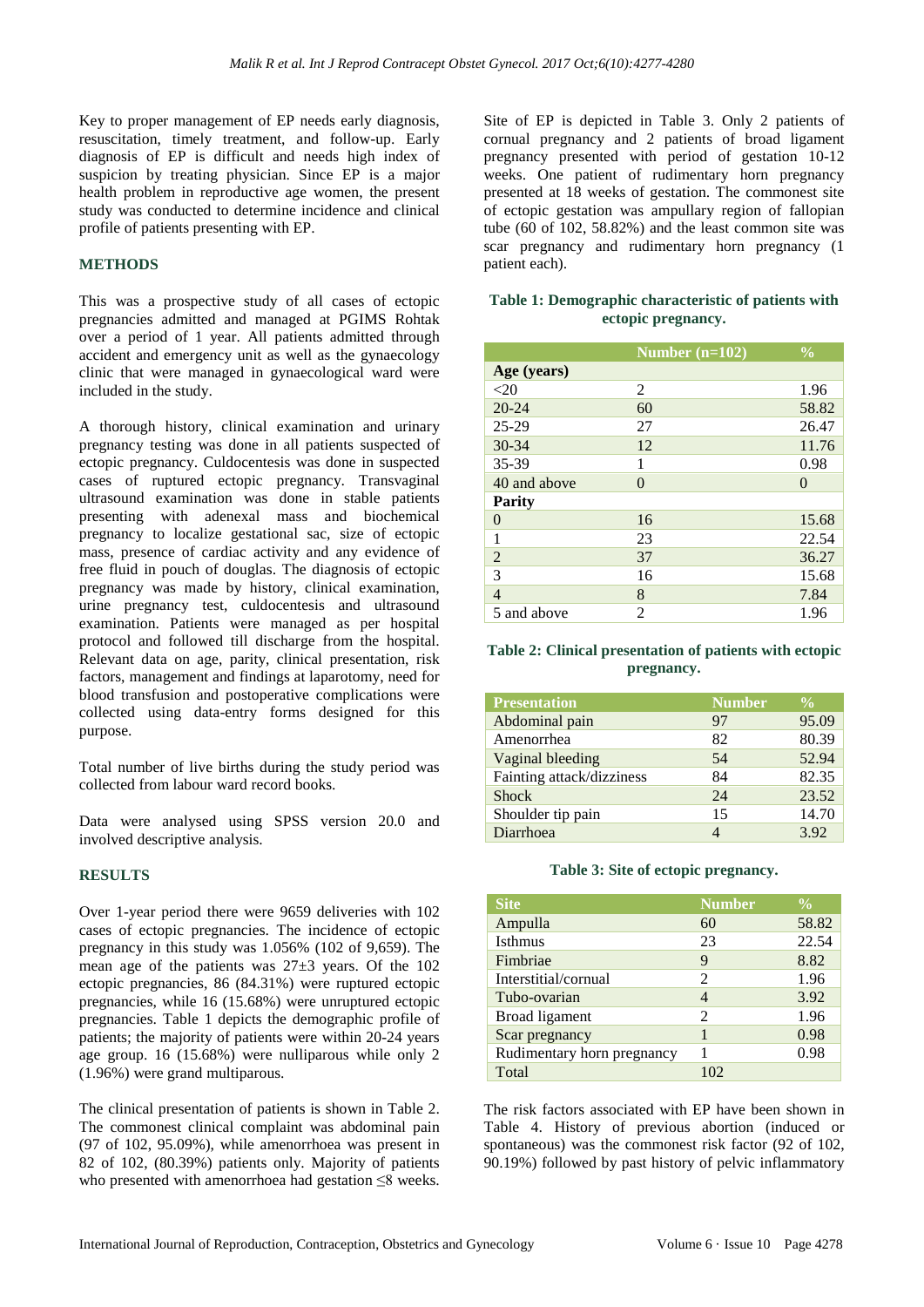disease (56 of 102, 54.90%). History of tubal surgery was present in 27 of 102 patients (26.47%).

#### **Table 4: Risk factors found in patients with ectopic pregnancy.**

| <b>Risk factor</b>                | <b>Number</b>  | P      |
|-----------------------------------|----------------|--------|
| Previous induced abortion         | 19             | 18.62% |
| Pelvic inflammatory disease       | 56             | 54.90% |
| Previous tubal surgery            |                |        |
| Tubectomy                         | 25             | 24.50% |
| Recanalisation                    | 2              | 1.96%  |
| Previous spontaneous abortion     | 73             | 71.56% |
| 0 abortions                       | 25             | 24.50% |
| 1 abortion                        | 63             | 61.76% |
| 2 abortions                       | 7              | 6.86%  |
| 3 abortions                       | $\mathfrak{D}$ | 1.96%  |
| 4 abortions                       | 1              | 0.98%  |
| Puerperal sepsis                  | 3              | 2.94%  |
| Previous ectopic pregnancy        | 3              | 2.94%  |
| Intrauterine contraceptive device | $\overline{5}$ | 4.90%  |

Majority of ruptured ectopic patients were diagnosed with history, clinical examination and culdocentesis only (77 of 86, 89.53%), while others (9 of 86, 10.46%) were diagnosed by ultrasonography. Of 16 patients of unruptured ectopic pregnancy 11 patients, 68.75% had ectopic mass on ultrasound examination and 5 patients, 31.5% were diagnosed by serial β HCG examination.

### **Table 5: Type of surgical treatment.**

|                       | <b>Number</b> | $\frac{0}{\pi}$ |
|-----------------------|---------------|-----------------|
| Expectant management  |               | 4.90            |
| Medical management    | 11            | 10.78           |
| Salpingectomy         | 67            | 65.68           |
| Salpingostomy         | 15            | 14.70           |
| Salpingo-oopherectomy |               | 3.92            |
| Total                 | 102           |                 |

As shown in Table 5, commonest surgical procedure done was emergency laparotomy followed by salpingectomy (67 of 102, 65.68%), all of whom had ruptured ectopic pregnancy. Few cases (15 patients, 14.7%) underwent conservative surgery. Medical management was done in 11 patients (10.78%) and conservative management by serial β HCG was done in 5 patients (4.90%), all of whom had  $\beta$  HCG <1000mIU/ml. All of these were successful.

36 patients (35.29%) had haemoglobin levels 8-10gm%, followed by 30 patients  $(29.4\%)$  with  $10-12gm\%$ , and  $21$ patients (20.58%) with 12-14 and 15 patients with  $\leq 6$ gm%. 51 (50%) patients did not receive any blood transfusion during hospital stay, but 23 patients received one, 3 received two, 14 received three and 11 received  $\geq 4$ units of blood transfusion. The mean duration of stay was  $6± 2$  days during the study period. Only 5 patients had a post-laparotomy wound infection. There were no cases of maternal mortality in present study.

## **DISCUSSION**

The incidence of EP found in present study was 1.056% or 1 in 95 deliveries. It is much higher than incidence reported by authors in the past like Aqueela Ayaz et al reported 0.58% (5.8/1000 pregnancies), 1.04% by Bangash and Ahmad and  $1\%$  by Waseem.<sup>9-11</sup> While Lozeau and Potter reported 1.9% in USA.<sup>12</sup> The higher rate of ectopic pregnancy found in our study clearly shows the rising incidence of ectopic pregnancy in our environment and world over.

The incidence of EP was found to be highest in 20-24 age group. This was not surprising considering that this is the reproductive age group and has high risk sexual behaviour. Past history of abortion, pelvic inflammatory disease and history of tubal surgery, tubal ligation was found to be the most common risk factors associated with ectopic pregnancy in present study. The increased risk in developed countries has been attributed to pelvic inflammatory disease, smoking in reproductive age women, increased use of assisted reproductive technology and increased awareness of ectopic pregnancy, facilitated by development of early pregnancy units.<sup>13</sup> Successful management of ectopic pregnancy depends on earlier detection and prompt management. Not only it decreases the morbidity and mortality but also health care cost in terms of repeated visits and hospitalization, radical emergency surgery and future fertility. A high index of suspicion is must for earlier diagnosis. Lower abdominal pain and amenorrhoea were the commonest presenting features in our study.

In present study, majority of patients had ruptured ectopic pregnancy which was diagnosed based on history, physical examination, culdocentesis and supported by pregnancy test. Ultrasound is useful mainly in evaluating patients of suspected EP to localize presence or absence of intrauterine g sac.<sup>6</sup> Serial serum β HCG was used for diagnosing EP in suspected cases when g sac was not localised by ultrasound.

Commonest site of EP in present study was ampullary region of fallopian tube which has also been reported by other studies. $14,15$  Due to the fact that many EP resolve spontaneous a few cases in present study, were managed on expectant management. Immediate resuscitation with intravenous fluids, blood and emergency laparotomy and salpingectomy is both diagnostic and therapeutic in cases of acute presentation with ruptured EP.5,14 Since most cases in present study were ruptured EP salpingectomy was the commonest life-saving surgical procedure performed.

A large number of patients required blood transfusion intraoperatively and postoperatively. This may be attributed to delay in diagnosis and seeking treatment and